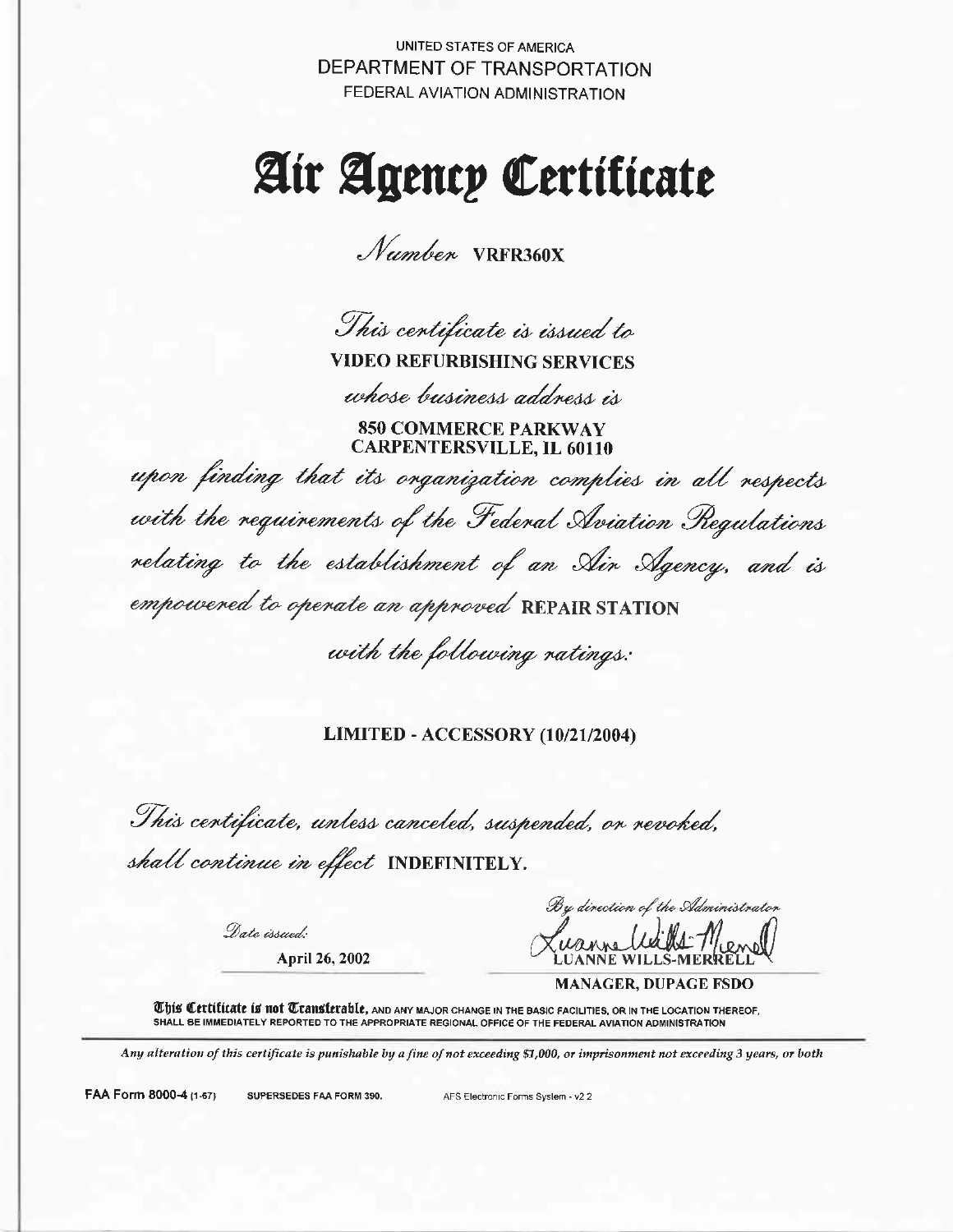U.S. Department of Transportation **Federal Aviation** Administration

Operations Specifications

## Table of Contents

Part A

|                                                          | <b>HO CONTROL</b><br><b>DATE</b> | <b>EFFECTIVE</b><br><b>DATE</b> | <b>AMENDMENT</b><br><b>NUMBER</b> |
|----------------------------------------------------------|----------------------------------|---------------------------------|-----------------------------------|
| 001 Issuance and Applicability                           | 01/31/2012                       | 07/10/2012                      | 4                                 |
| 002 Definitions and Abbreviations                        | 01/12/2012                       | 07/10/2012                      | 4                                 |
| 003 Ratings and Limitations                              | 01/30/2004                       | 10/20/2006                      | 3                                 |
| 004 Summary of Special Authorizations and<br>Limitations | 09/23/1998                       | 10/21/2004                      |                                   |
| 007 Designated Persons                                   | 12/19/2006                       | 01/25/2007                      | 2                                 |
| 449 Antidrug and Alcohol Misuse Prevention<br>Program    | 07/17/2009                       | 10/07/2011                      | 3                                 |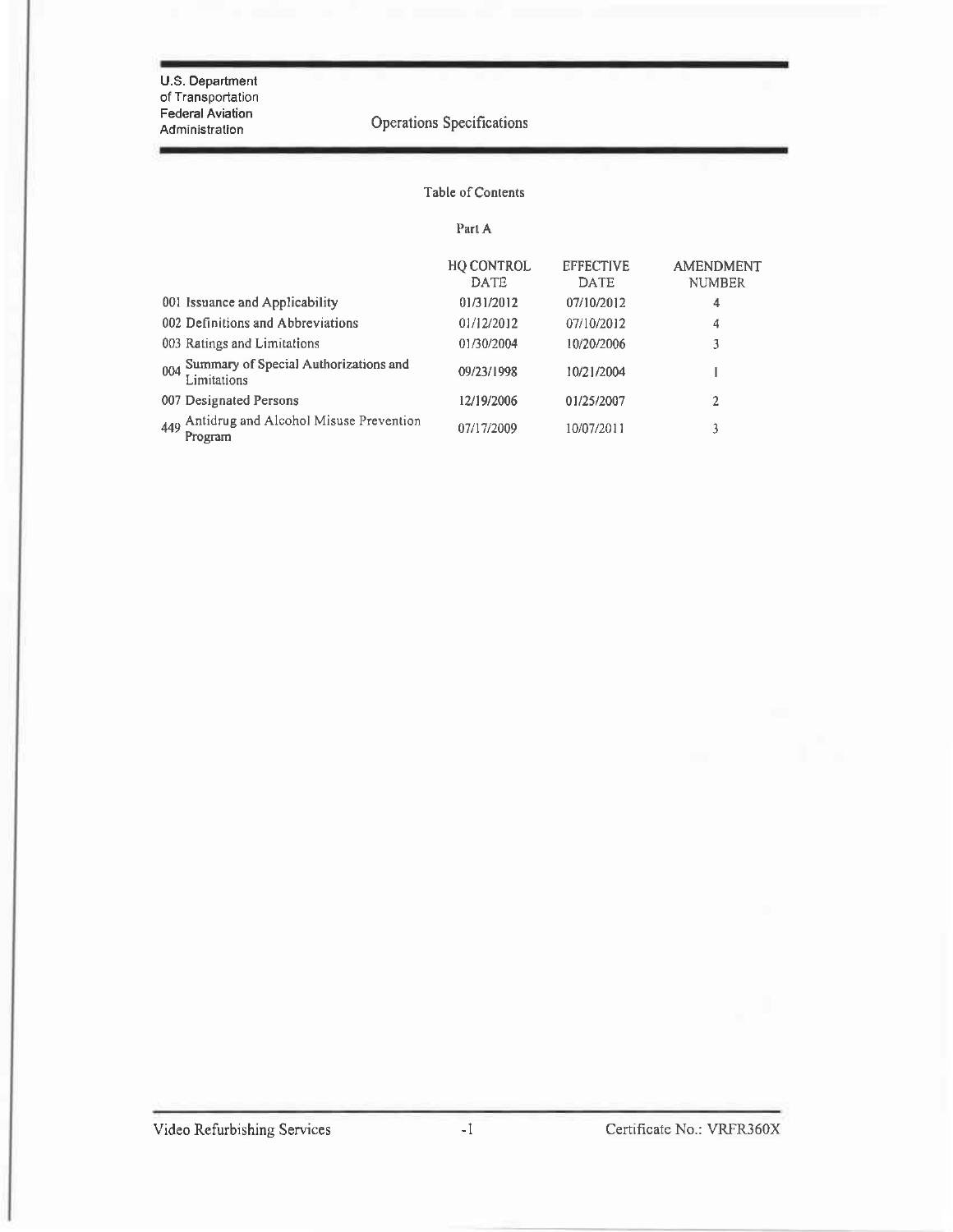U.S. Departmenl of Transportation Federal Aviation<br>Administration

Operations Specifications

#### A001 . Issuance and Applicability **HQ** Control: 01/31/2012

IIQ Revision: 05d

a. These operations specifications are issued to Video Refurbishing Services, a Repair Station located in the United States, pursuant to 14 CFR Part 145, § 145.53. The repair station certificate holder shall conduct operations in accordance with 14 CFR Part 145 and these operations specifications.

The certificate holder's address:

Fixed Location: 850 Commerce Parkway Carpentersville, Illinois 60110

b. The holder of these operations specifications is the holder of certificate number VRFR360X and shall hereafter be refened to as the "certificate holder".

c. These operations specifications are issued as part of this repair station certificate and are in effect as of the date approval is effective. This certificate and these operations specifications shall remain in effect until the certificate for a repair station that is located in the United States is surrendered, suspended, or revoked.

d- U.S./EC Aviation Safety Agreement Repair Station/Maintenance Organization Approvals not authorized.

e. The certificate holder is authorized to use only the business name which appears on the certificate to conduct the operations described in subparagraph a.

Delegated authorities: None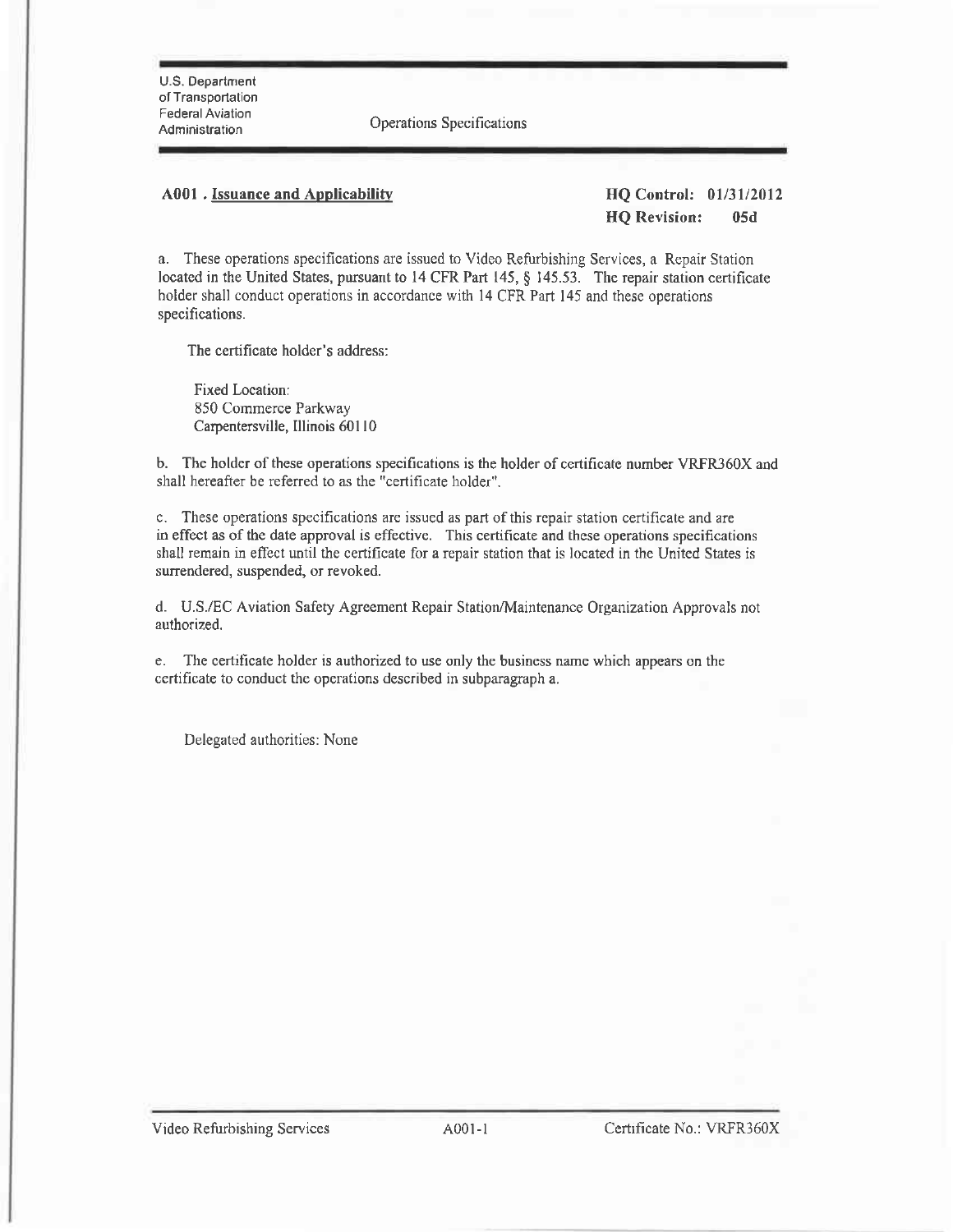U.S. Department of Transporlation **Federal Aviation** 

Federal Aviation<br>Administration **Operations** Specifications

- l. Issued by the Federal Aviation Administration.
- 2. These Operations Specifications are approved by direction of the Administrator.



Digitally signed by Dennis Sirnms, Principal Avionics Inspcctot (GL03) IJ SUPPORT INFO: Tcrnplct changc [2] EFFECTIVE DATE: 7/10/2012, [3] AMENDMENT #: 4 DATE: 2012.07.10 07:04:34 -05:00

3. I hereby accept and receive the Operations Specifications in this paragraph.

 $7/12/12$ Robert  $\ell$  2 Hickey, Robert John, President Date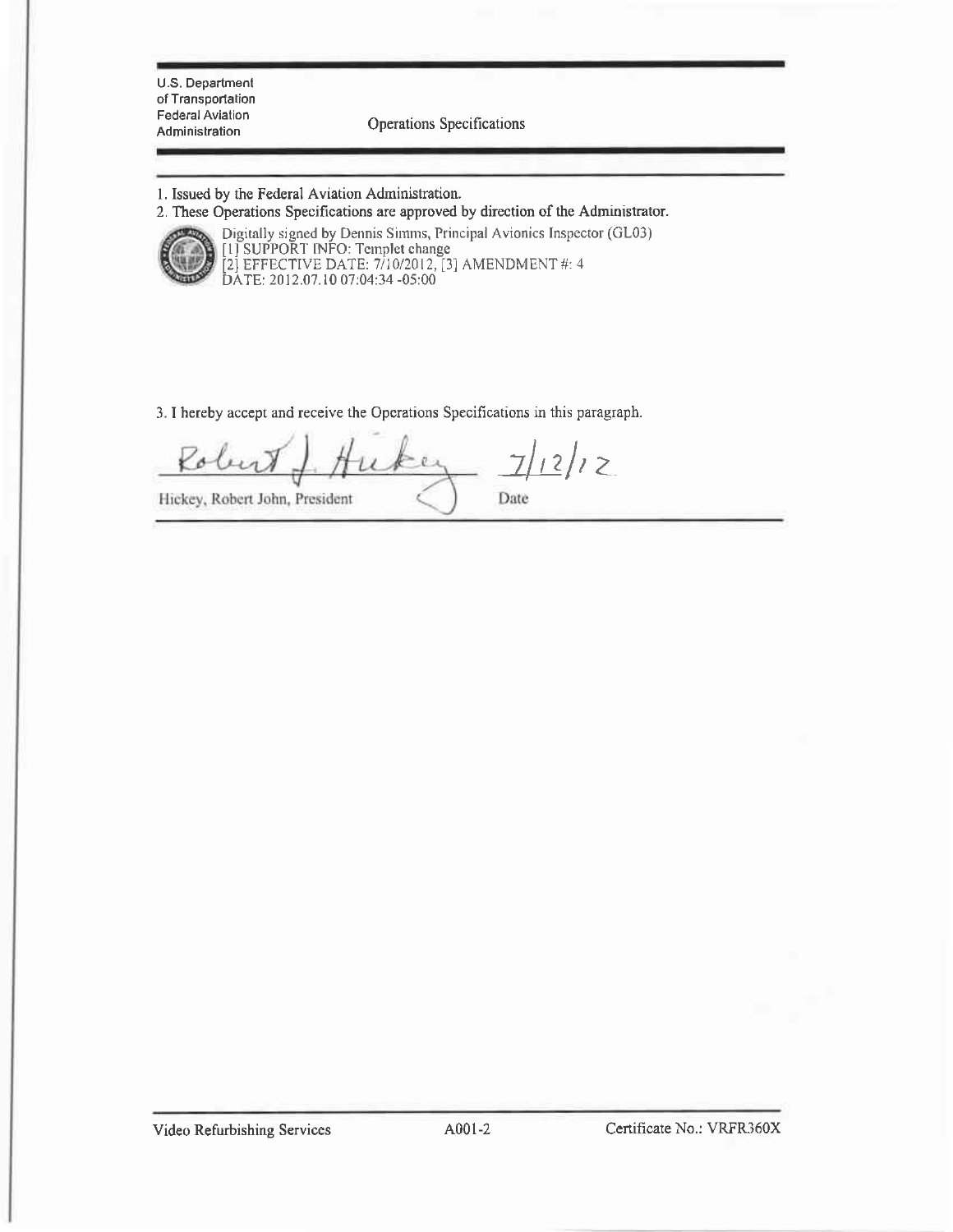redetal Aviation<br>Administration Cperations Specifications

## A002. Definitions and Abbreviations **HQ Control:** 01/12/2012

HQ Revision: 05b

Unless otherwise defined in these operations specifications, all words, phrases, definitions, and abbreviations have identical mearings to those used in 14 CFR and 49 U,S,C., as citcd in Publjc Law 103-272, as amended. Additionally, the definitions listed below are applicable to operations conducted in accordance with these operations specifications.

| <b>BASA</b>                        | The Bilateral Aviation Safety Agreement (BASA) is an executive<br>agreement concluded between the United States and a foreign country<br>for the purpose of promoting aviation safety; also known as an<br>Agreement for the Promotion of Aviation Safety.                                                                                                                                                                                                                                                 |
|------------------------------------|------------------------------------------------------------------------------------------------------------------------------------------------------------------------------------------------------------------------------------------------------------------------------------------------------------------------------------------------------------------------------------------------------------------------------------------------------------------------------------------------------------|
| <b>Certificate Holder</b>          | In these operations specifications, the term "certificate holder" means<br>the holder of the repair station certificate described in these operations<br>specifications in Part A paragraph A001 and any of its officers,<br>employees, or agents used in the conduct of operations under this<br>certificate.                                                                                                                                                                                             |
| <b>CFR</b>                         | Code of Federal Regulations                                                                                                                                                                                                                                                                                                                                                                                                                                                                                |
| <b>Class rating</b>                | As used with respect to the certification, ratings, privileges, and<br>limitation of aircraft within a category having similar operating<br>characteristics :                                                                                                                                                                                                                                                                                                                                              |
| <b>EASA</b>                        | European Aviation Safety Agency                                                                                                                                                                                                                                                                                                                                                                                                                                                                            |
| <b>EASA Accountable</b><br>Manager | The manager who has corporate authority for ensuring that all<br>maintenance required by the customer can be financed and carried out<br>to the standard required by the EASA full-member Authority.                                                                                                                                                                                                                                                                                                       |
| <b>Exemption</b>                   | An authorization that permits an alternate means of compliance with a<br>specific CFR. The exemption must meet the procedural requirements<br>of 14 CFR Part 11.                                                                                                                                                                                                                                                                                                                                           |
| <b>FAA Accountable</b><br>Manager  | A person designated by the certificated repair station who is<br>responsible for and has authority over all repair station operations that<br>are conducted under 14 CFR Part 145, including ensuring that the<br>repair station's personnel follow the regulations and serving as the<br>primary contact with the FAA.                                                                                                                                                                                    |
| Geographic<br><b>Authorization</b> | An approval provided to a repair station located outside the United<br>States to perform maintenance support under contract for a U.S. air<br>carrier (or an operator of U.S.- registered aircraft under 14 CFR<br>Part 129) at a location other than the repair station facility. A<br>geographic authorization is issued by the FAA to respond to a U.S. air<br>carrier's or Part 129 foreign operator's need for maintenance at a<br>station where the frequency and scope of that maintenance does not |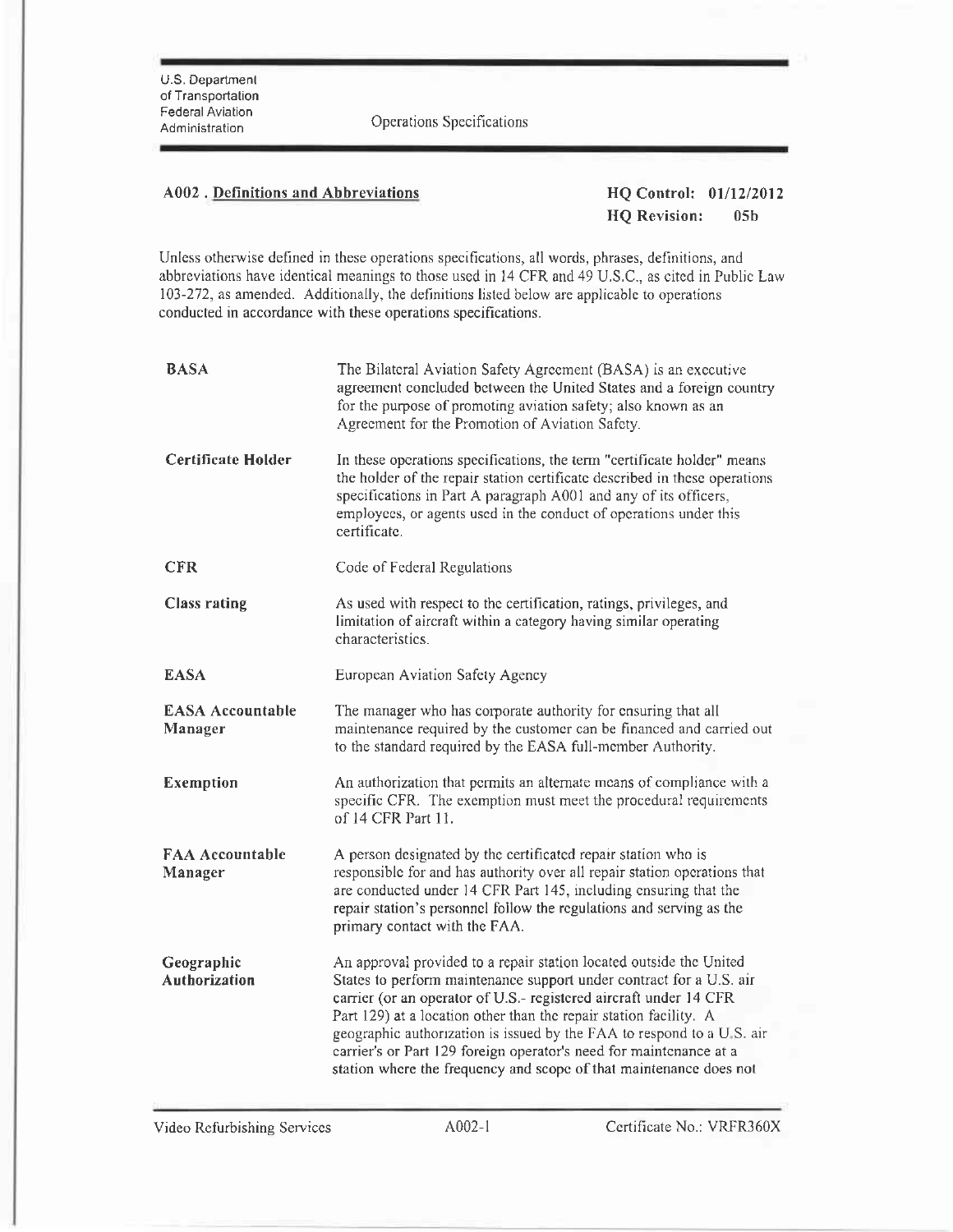| U.S. Department<br>of Transportation<br>Federal Aviation<br>Administration | Operations Specifications                                                                                                                                                                                                                                                                                                                  |
|----------------------------------------------------------------------------|--------------------------------------------------------------------------------------------------------------------------------------------------------------------------------------------------------------------------------------------------------------------------------------------------------------------------------------------|
|                                                                            | warrant permanently staffing and equipping the station for its<br>accomplishment.                                                                                                                                                                                                                                                          |
| <b>Limited Rating</b>                                                      | A rating issued to repair stations for the performance of maintenance<br>on particular makes and models of airframes, powerplants, propellers,<br>radios, instruments, accessories, and/or parts.                                                                                                                                          |
| <b>Limited Ratings -</b><br><b>Specialized Services</b>                    | Rating issued for a special maintenance function when the function is<br>performed in accordance with a specification approved by the<br>Administrator.                                                                                                                                                                                    |
| Line Maintenance                                                           | Any unscheduled maintenance resulting from unforeseen events, or<br>scheduled checks where certain servicing and/or inspections do not<br>require specialized training, equipment, or facilities.                                                                                                                                          |
| <b>MAG</b>                                                                 | The Maintenance Annex Guidance (MAG) defines the process that<br>the FAA and EASA undertake in the inspection, findings of<br>compliance certification, and monitoring of repair stations, as well as<br>their joint cooperation in quality assurance and standardization activities<br>in support of the Agreement, Annex 2, Maintenance. |
| Maintenance                                                                | The inspection, overhaul, repair, preservation, and replacement of<br>parts, but excludes preventive maintenance.                                                                                                                                                                                                                          |
| <b>U.S./EC Aviation</b><br>Safety Agreement,<br>Annex 2,<br>Maintenance    | Annex 2 covers the reciprocal acceptance of findings of compliance,<br>approvals, documentation and technical assistance regarding approvals<br>and the monitoring of repair stations/maintenance organizations.                                                                                                                           |
| <b>MIP</b>                                                                 | Maintenance Implementation Procedures (MIP) are procedures for<br>implementing the provisions of a BASA that apply to maintenance.                                                                                                                                                                                                         |
| <b>MOE</b>                                                                 | A maintenance organization exposition (MOE) pertains to EASA<br>member countries that use an MOE in place of a Repair Station<br>Manual (RSM) and a Quality Control Manual (QCM).                                                                                                                                                          |
| Preventive<br>Maintenance                                                  | As defined in 14 CFR part 1 and part 43 appendix A, subparagraph<br>(c).                                                                                                                                                                                                                                                                   |
| <b>OCM</b>                                                                 | Quality Control Manual                                                                                                                                                                                                                                                                                                                     |
| <b>Repair Station located</b><br>in the United States                      | A certificated repair station located in the United States.                                                                                                                                                                                                                                                                                |
| <b>Repair Station located</b><br>outside the United<br><b>States</b>       | A certificated repair station located outside of the United States.                                                                                                                                                                                                                                                                        |
| <b>RSM</b>                                                                 | Repair Station Manual                                                                                                                                                                                                                                                                                                                      |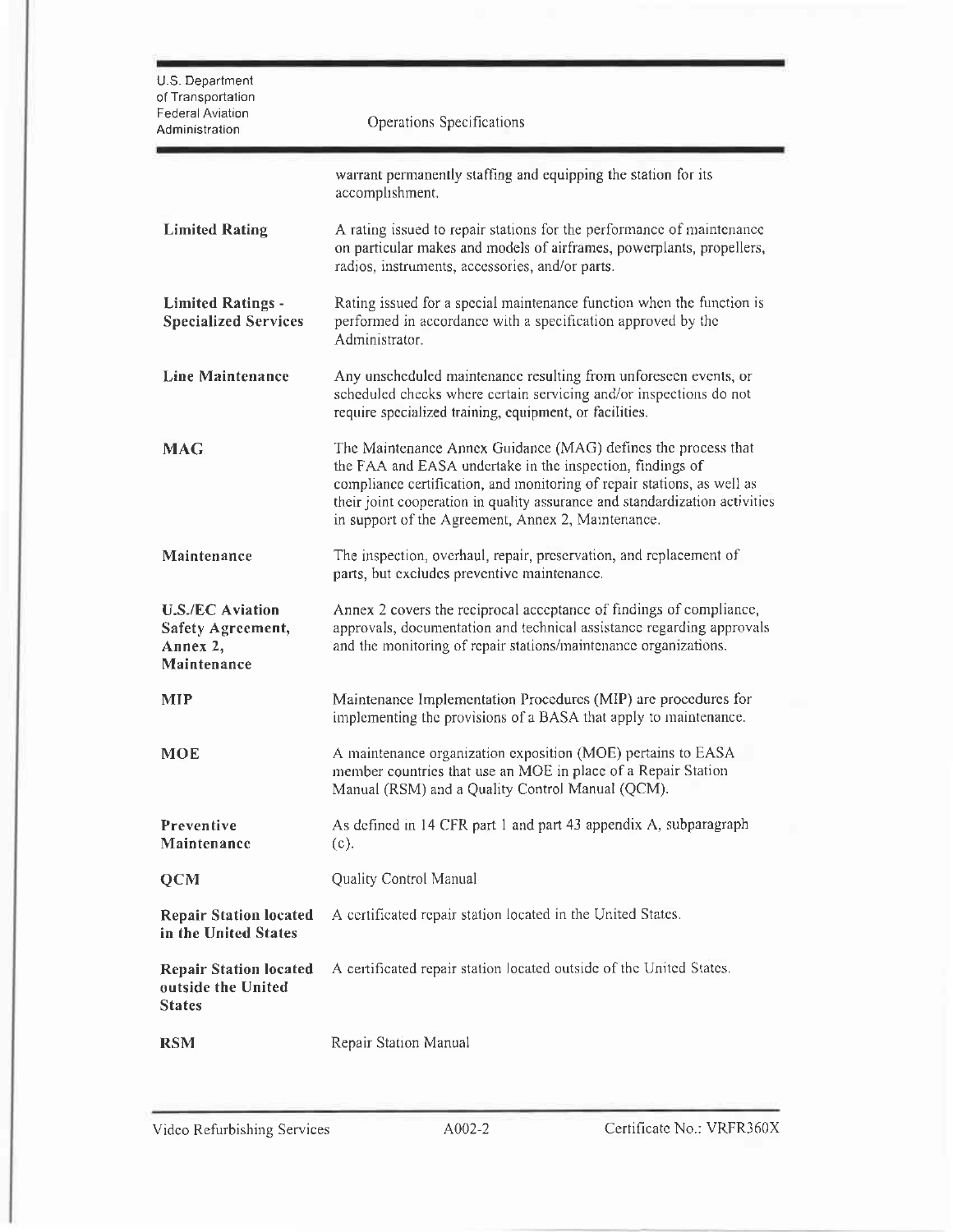U.S. Department of Transportation Federal Aviation Administration

Operations Specifications

1. Issued by the Federal Aviation Administration.

2. These Operations Specifications are approved by direction of the Administrator.



Digitally signed by Dennis Simms, Principal Avionics Inspector (GL03)<br>[1] SUPPORT INFO: Templet change<br>[2] EFFECTIVE DATE: 7/10/2012, [3] AMENDMENT #: 4<br>DATE: 2012.07.10 07:04:37 -05:00

3. I hereby accept and receive the Operations Specifications in this paragraph.

 $12$ Hickey, Robert John, President Date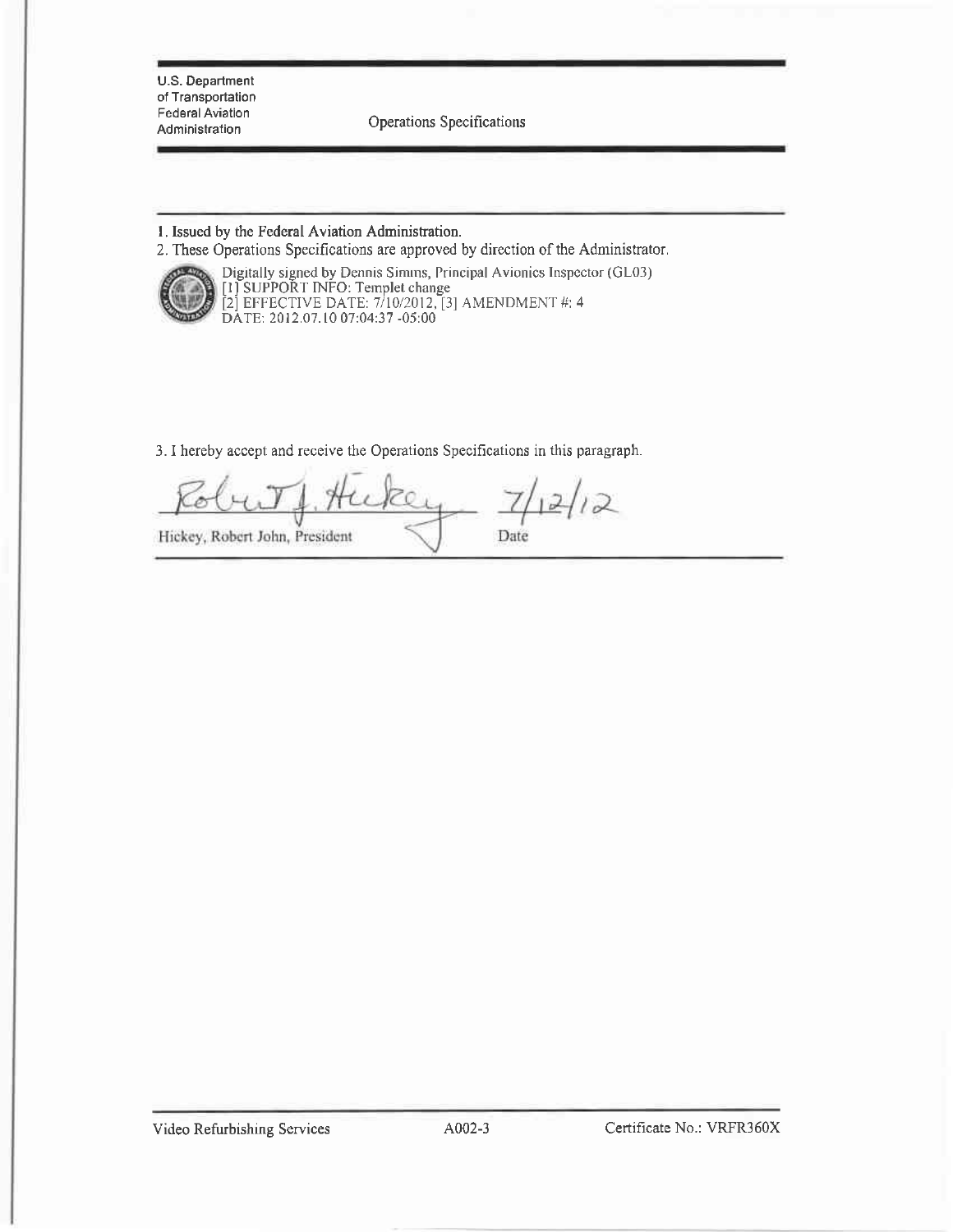| <b>Federal Aviation</b><br>Administration | U.S. Department<br>of Transportation                                   | Operations Specifications                                                                                       |                                           |                 |
|-------------------------------------------|------------------------------------------------------------------------|-----------------------------------------------------------------------------------------------------------------|-------------------------------------------|-----------------|
| A003.                                     | <b>Ratings and Limitations</b>                                         |                                                                                                                 | <b>HQ Control:</b><br><b>HQ</b> Revision: | 01/30/04<br>010 |
|                                           |                                                                        | The Certificate Holder is authorized the following Ratings and/or Limitations:                                  |                                           |                 |
| <b>Class Ratings</b><br>None Authorized   |                                                                        |                                                                                                                 |                                           |                 |
| <b>Limited Ratings</b>                    |                                                                        |                                                                                                                 |                                           |                 |
| Rating<br>Accessories                     | Manufacturer<br>From the accepted<br>Capability List, as<br>amended.   | Make / Model<br>From the accepted Capability<br>List, as amended.                                               | Limitations<br>N/A                        |                 |
| Rating<br>Vone Authorized.                | <b>Limited Ratings - Specialized Services</b><br><b>Specifications</b> | Limitations                                                                                                     |                                           |                 |
|                                           |                                                                        |                                                                                                                 |                                           |                 |
| łэ<br>$\frac{1}{2}$ .<br>Simms, Dennis K. | Issued by the Federal Aviation Administration.                         | These Operations Specifications are approved by direction of the Administrator.<br>Principal Avionics Inspector |                                           | GL03            |
| 3.<br>4.<br>Policit A                     | Date Approval is effective:<br>10/20/06                                | I hereby accept and receive the Operations Specifications in this paragraph.                                    | Amendment Number:                         |                 |
|                                           | Hickey, Robert Jolm                                                    | President                                                                                                       | Date: 10/20/06                            |                 |

I

Certificate No.: VRFR360X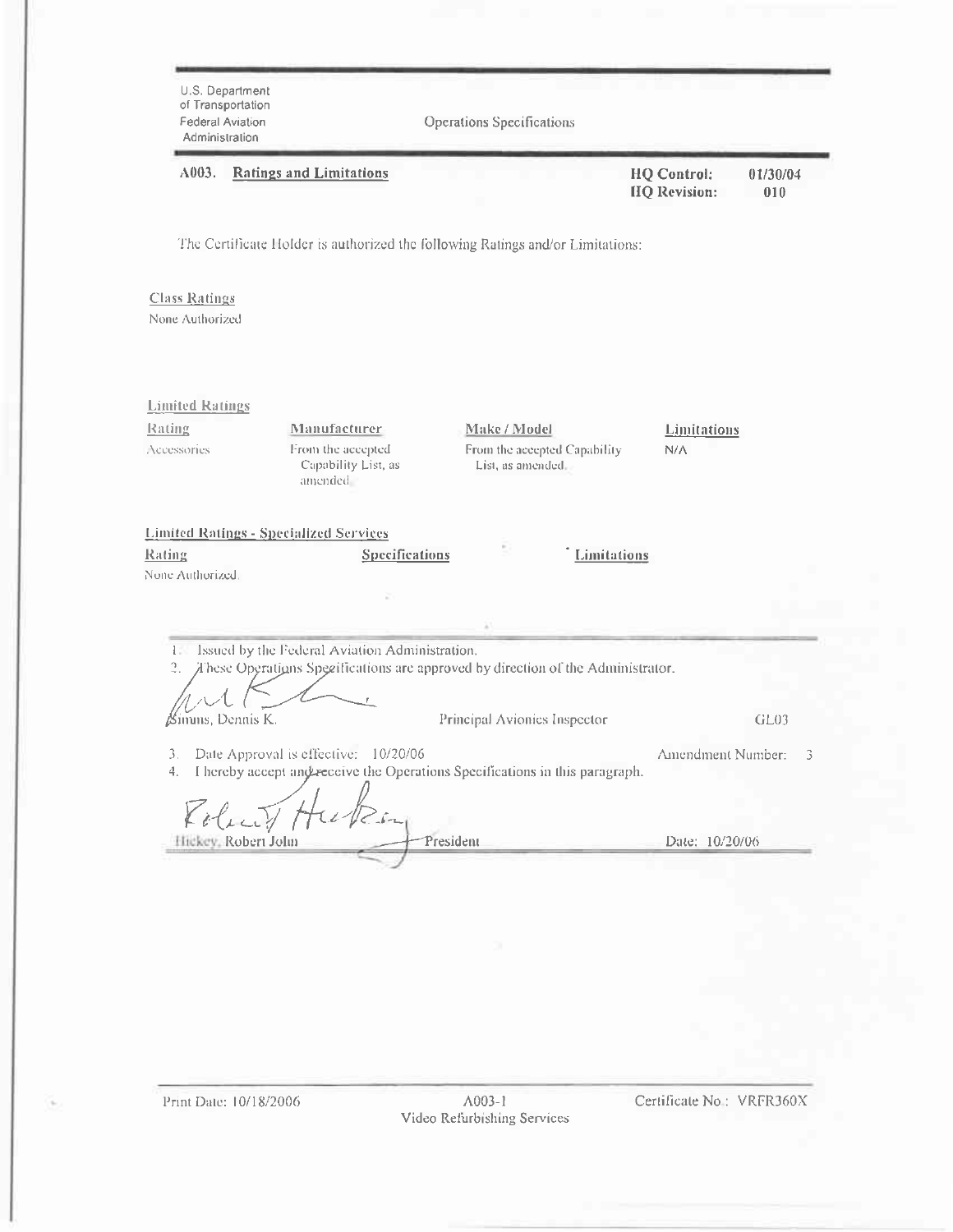| U.S. Department<br>of Transportation<br>Federal Aviation<br>Administration                                                                                                                                                                    | <b>Operations Specifications</b> |                                           |                                               |
|-----------------------------------------------------------------------------------------------------------------------------------------------------------------------------------------------------------------------------------------------|----------------------------------|-------------------------------------------|-----------------------------------------------|
| A004.<br><b>Summary of Special Authorizations and Limitations</b>                                                                                                                                                                             |                                  | <b>HQ</b> Control:<br><b>HQ Revision:</b> | 9/23/1998<br>010                              |
| The certificate holder, in accordance with the reference paragraphs, is authorized to:<br>a.                                                                                                                                                  |                                  |                                           |                                               |
| Conduct operations choosing to have an antidrug and alcohol misuse prevention<br>program.                                                                                                                                                     |                                  |                                           | <b>Reference</b><br><b>Paragraphs</b><br>A449 |
| The certificate holder is not authorized and shall not:<br>b.                                                                                                                                                                                 |                                  |                                           |                                               |
| Use Exemptions.                                                                                                                                                                                                                               |                                  |                                           | A005                                          |
| Use an approved electronic recordkeeping system and/or electronic signature.                                                                                                                                                                  |                                  |                                           | A025                                          |
| Perform maintenance with JAA ratings where the scope of work is authorized by the<br>appropriate JAA form 3.                                                                                                                                  |                                  |                                           | A060                                          |
| Perform work, including continuous operations, at additional locations other than at its<br>primary fixed location.                                                                                                                           |                                  |                                           | A101                                          |
| Perform maintenance in accordance with foreign repair station geographic<br>authorizations.                                                                                                                                                   |                                  |                                           | <b>B050</b>                                   |
| Perform work, excluding continuous operations, at additional locations other than at its<br>primary Fixed Location.                                                                                                                           |                                  |                                           | D <sub>100</sub>                              |
| Perform line maintenance for certificate holders conducting operations under 14 CFR<br>Parts 121, 125, and 135, and for foreign carriers or foreign persons operating a U.S.<br>registered aircraft in common carriage under 14 CFR Part 129. |                                  |                                           | D <sub>107</sub>                              |
| 1.<br>Issued by the Federal Aviation Administration.<br>These Operations Specifications are approved by direction of the Administrator.<br>2.                                                                                                 |                                  |                                           |                                               |
| Simms, Dennis K.                                                                                                                                                                                                                              | Principal Avionics Inspector     |                                           | GL03                                          |
| Date Approval is effective:<br>10/21/04<br>3.                                                                                                                                                                                                 |                                  |                                           | Amendment Number:                             |

4. I hereby accept and receive the Operations Specifications in this paragraph.

Tobut Hube Date: 10/21/04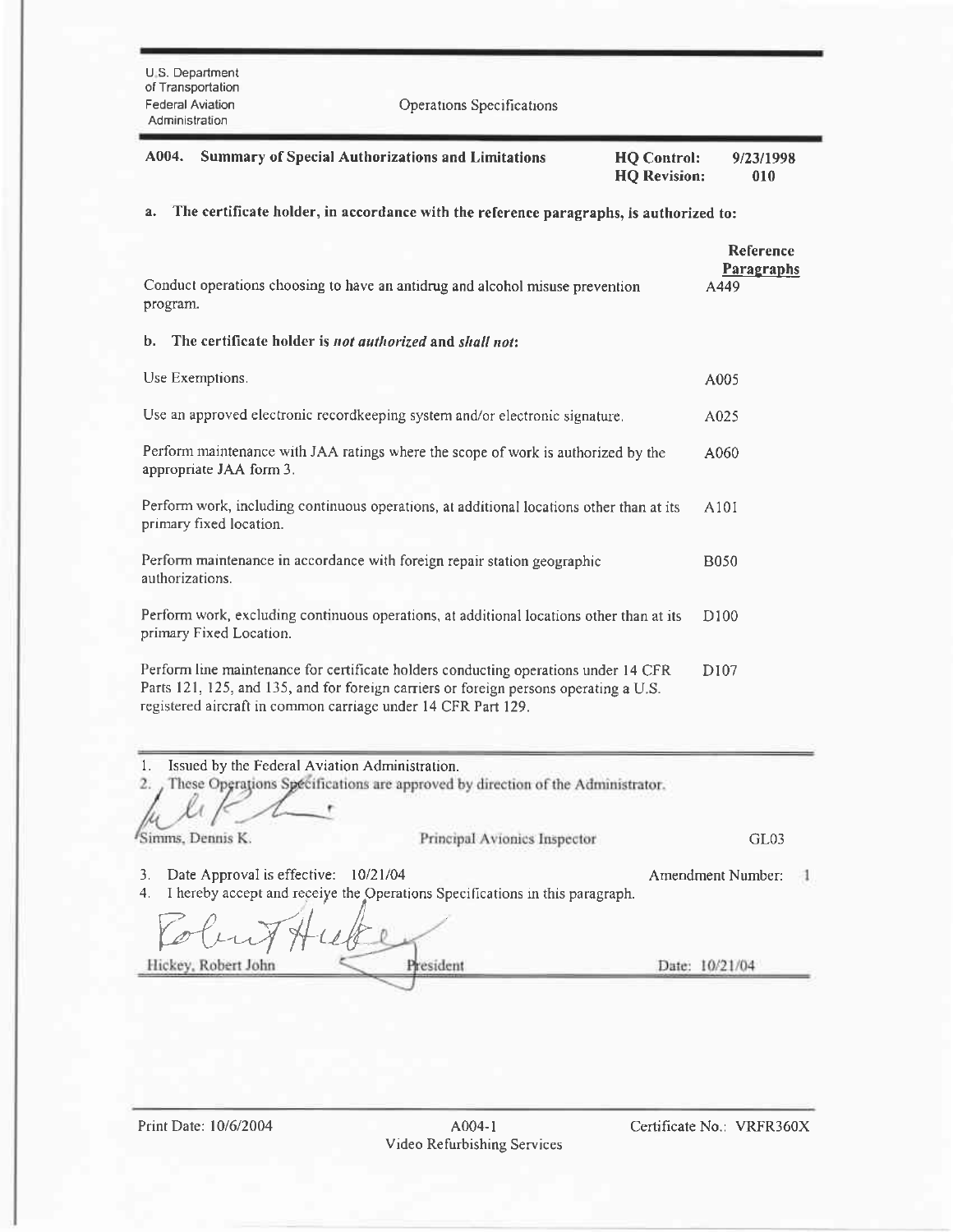**Designated Persons** 

A007.

Operations Specifications

| HQ Control:         | 12/19/06 |  |
|---------------------|----------|--|
| <b>HO</b> Revision: | 030      |  |

The personnel listed in the following table are designated to officially apply for and receive operations a. specifications for the certificate holder indicated below.

| Table 1 – Designated Persons to Apply for and Receive Authorizations |  |
|----------------------------------------------------------------------|--|
|                                                                      |  |

| Title          | <b>Name</b>          | <b>Parts Authorized</b> |
|----------------|----------------------|-------------------------|
| President      | Hickey, Robert John  | A.D                     |
| Vice President | Shipley, James Allen | A.D                     |

b. The following personnel listed in Table 2 are designated by the certificate holder to receive Information for Operators (INFO) messages for the certificate holder as indicated below. A receipt for the information by an operator or person is not required.

| Table 2 - Designated to Receive INFO Messages |  |  |
|-----------------------------------------------|--|--|
|-----------------------------------------------|--|--|

| <b>Name</b>         | <b>Email Address</b>                 | Telephone No.    | Type of Information to<br>Receive |
|---------------------|--------------------------------------|------------------|-----------------------------------|
| Hickey, Robert John | $r$ hickev@videorefurbishing.co<br>m | $(847)$ 844-7366 | ALL                               |

|                                                   | Issued by the Federal Aviation Administration.                                  |                        |
|---------------------------------------------------|---------------------------------------------------------------------------------|------------------------|
|                                                   | These Operations Specifications are approved by direction of the Administrator. |                        |
|                                                   |                                                                                 |                        |
| Simms, Dennis K.                                  | Principal Avionics Inspector                                                    | GL03                   |
| Date Approval is effective: $1/25/07$<br>3.<br>4. | I hereby accept and receive the Operations Specifications in this paragraph.    | Amendment Number:<br>2 |
|                                                   |                                                                                 |                        |
| Hickey, Robert John                               |                                                                                 | Date: 1/25/07          |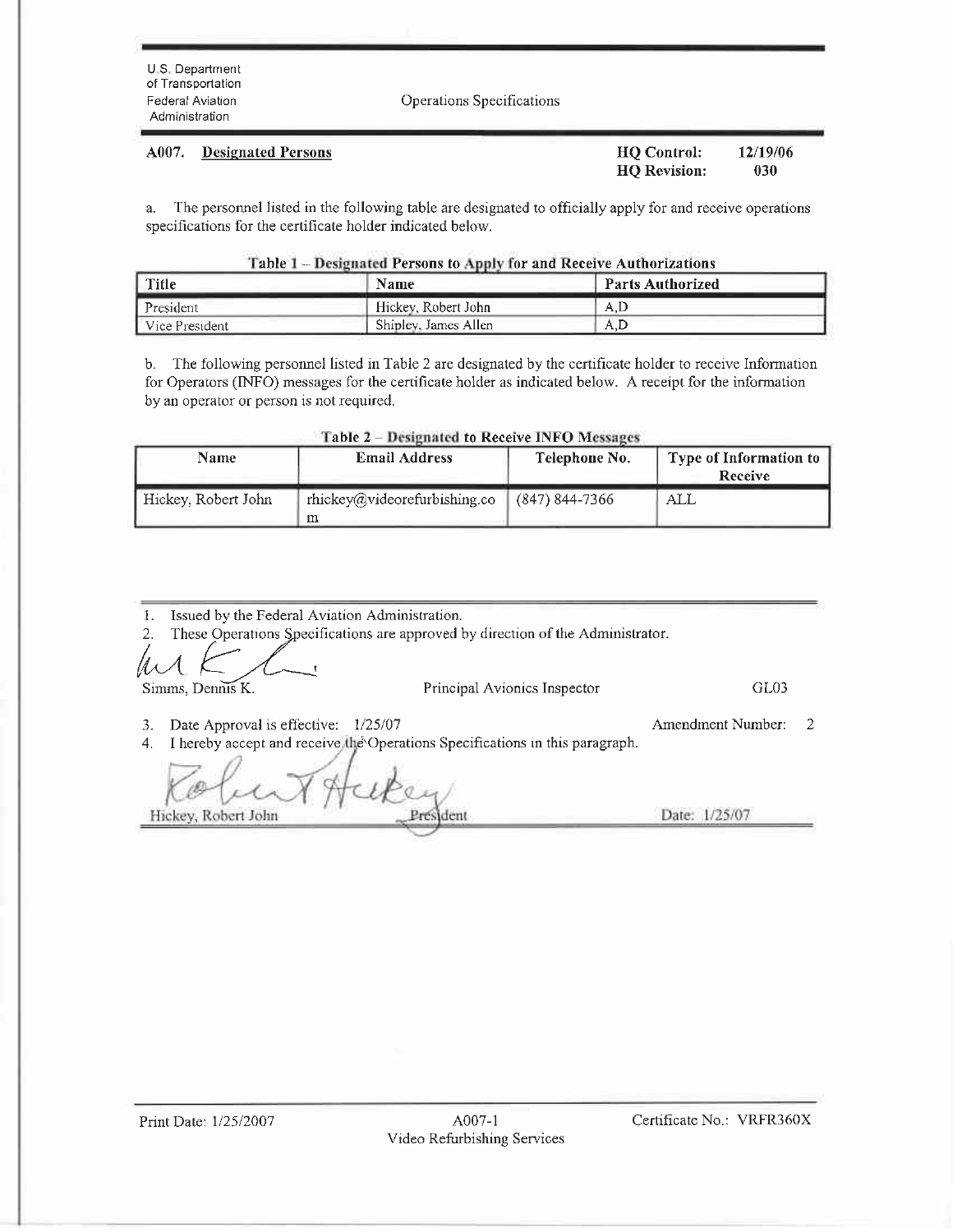U.S Department of Transportation **Federal Aviation** 

noting the Operations Specifications<br>Administration

## 4.449. Antidrus and Alcohol Misuse Prevention Prosram HQ Control: 07117/2009 HQ Revision: 00a

- a. The Part 145 repair station certificate holder has elected to implement an Antidrug and Alcohol Misuse Prevention Program, because the certificate holder performs safety-sensltive functions for a l4 CFR Part I2l. and 135 certificate holder and/or for a 14 CFR Part 91 operator conducting operations under Section 91.147.
- b. The certificate holder certifics that it will comply with the requirements of 14 CFR Part 120 and 49 CFR Part 40 for its Antidrug and Alcohol Misuse Prevention Program.
- c<sub>i</sub> Antidrug and Alcohol Misuse Prevention Program records are maintained and available for inspection by the FAA's Drug Abatement Compliance and Enforcement Inspectors at the location Iistcd in Table I below:

|                          | TADIE T                                             |  |  |
|--------------------------|-----------------------------------------------------|--|--|
|                          | Location & Telephone of Antidrug and Alcohol Misuse |  |  |
|                          | <b>Prevention Program Records:</b>                  |  |  |
| <b>Telephone Number:</b> | A <sub>1</sub> (847) 844-7366                       |  |  |
| Address:                 | 850 Commerce Parkway                                |  |  |
| Address:                 |                                                     |  |  |
| City:                    | Carpentersville                                     |  |  |
| State:                   | IL                                                  |  |  |
| Zip code:                | 60110                                               |  |  |

| вı<br>ч. |  |
|----------|--|
|----------|--|

- d. Limitations and Provisions,
	- (1) Antrdrug and Alcohol Misusc Prcvcntion Progranr inspcctions and cnforcement activity will be conducted by the Drug Abatement Division. Questions regarding these programs should be directed to the Drug Abatement Drvrsion.
	- $(2)$  The certificate holder is responsible for updating this operations specification when any of thc following changes occur:
		- (a) Location or phone number where the Antidrug and Alcohol Misuse Prevention Program Records are kept.
		- (b) If the certificate holder's number of safety-sensitive employees goes to 50 and above, or falls below 50 safety-sensitive employees.
	- (3) The certificate holder with 50 or more employees performing a safety-sensitive function on January 1 of the calendar year must submit an annual report to the Drug Abatement Division of the FAA.
	- (4) Thc certificate holder with fewer than 50 employees performing a safcty-scnsitive function on January I of any calendar year must submit an annual rcport upon request of the Administrator, as specified in the regulations

The certificate holder has fewer than 50 safety-sensitive employees.